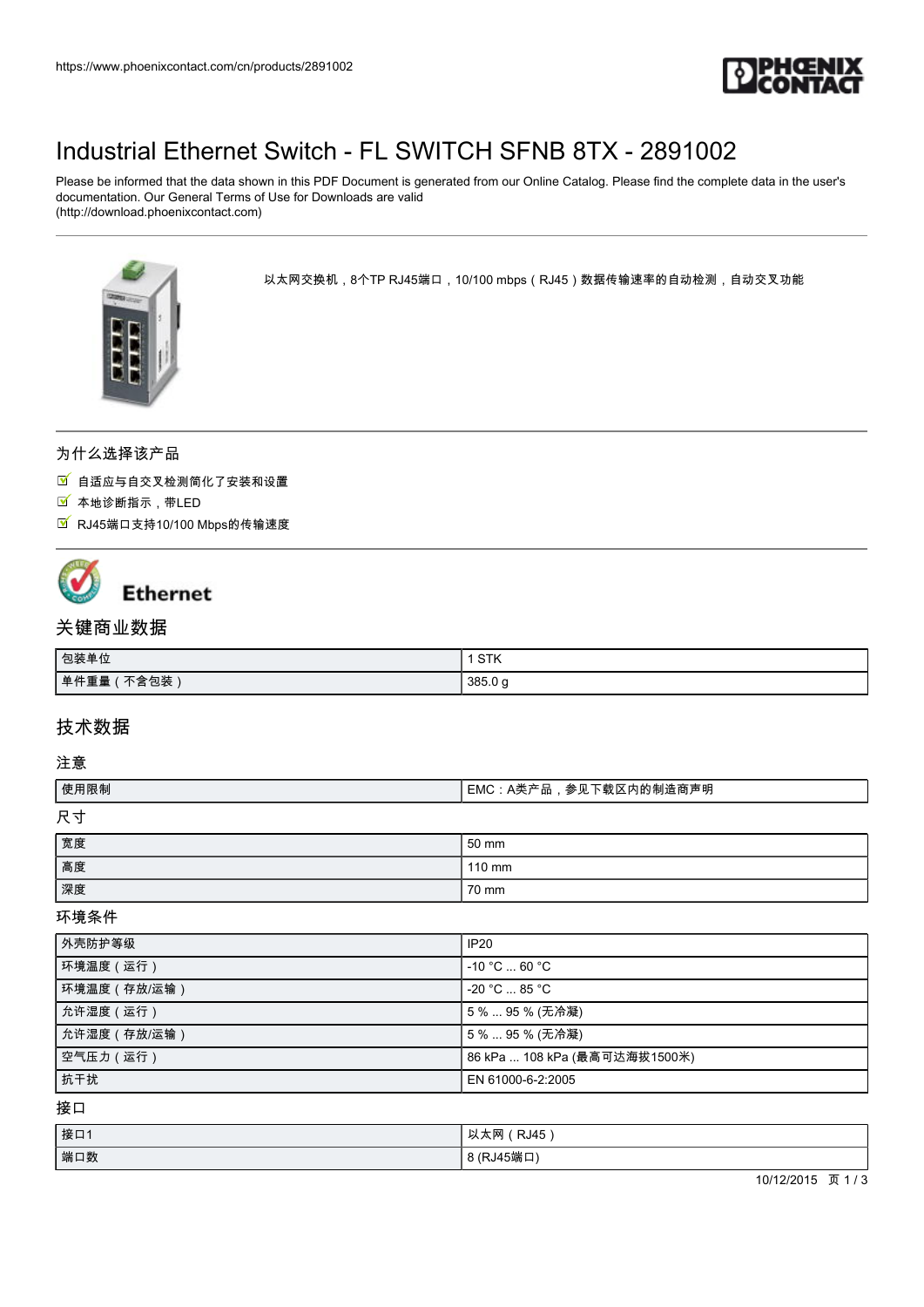

## [Industrial Ethernet Switch - FL SWITCH SFNB 8TX - 2891002](https://www.phoenixcontact.com/cn/products/2891002)

## 技术数据

接口

| 连接方式         | <b>RJ45</b>                       |
|--------------|-----------------------------------|
| 连接方法方面的注意事项  | 自适应和自交叉                           |
| 传输原理         | 以太网RJ45双绞线                        |
| 传输速度         | 10/100 MBit/s                     |
| 功能           |                                   |
| 基本功能         | 非管理型交换机/自适应,遵循IEEE802.3,存储和转发交换模式 |
| 诊断和状态指示灯     | LED: U <sub>S</sub> , 每个端口的连接和活动  |
| 网络扩展参数       |                                   |
| 级联深度         | 网络、线型和星型结构: 任意                    |
| 最大导线长度 (双绞线) | 100 <sub>m</sub>                  |

#### 电源电压

| 电源电压   | 24 V DC                          |
|--------|----------------------------------|
| 残波     | ┃3.6 V <sub>PP</sub> (在允许的电压范围内) |
| 电源电压范围 | I 9 V DC  32 V DC                |
| 典型电流耗量 | 140 mA ( $U_s$ = 24 V DC)        |
| 最大电流耗量 | 380 mA (@9 V DC)                 |

### 概述

| 安装类型 | DIN导轨            |
|------|------------------|
| 类型AX | 端子化设计            |
| 净重   | 385 <sub>g</sub> |
| 外壳材料 | 铝                |
| 发射干扰 | EN 61000-6-4     |

## 分类

### eCl@ss

| eCl@ss 4.0 | 27250501 |
|------------|----------|
| eCl@ss 4.1 | 27250501 |
| eCl@ss 5.0 | 19030117 |
| eCl@ss 5.1 | 19030117 |
| eCl@ss 6.0 | 19170106 |
| eCl@ss7.0  | 19170106 |
| eCl@ss 8.0 | 19170106 |

### ETIM

| <b>ETIM 2.0</b> | EC000734 |
|-----------------|----------|
| ETIM 3.0        | EC000734 |
| <b>ETIM 4.0</b> | EC000734 |
| ETIM 5.0        | EC000734 |